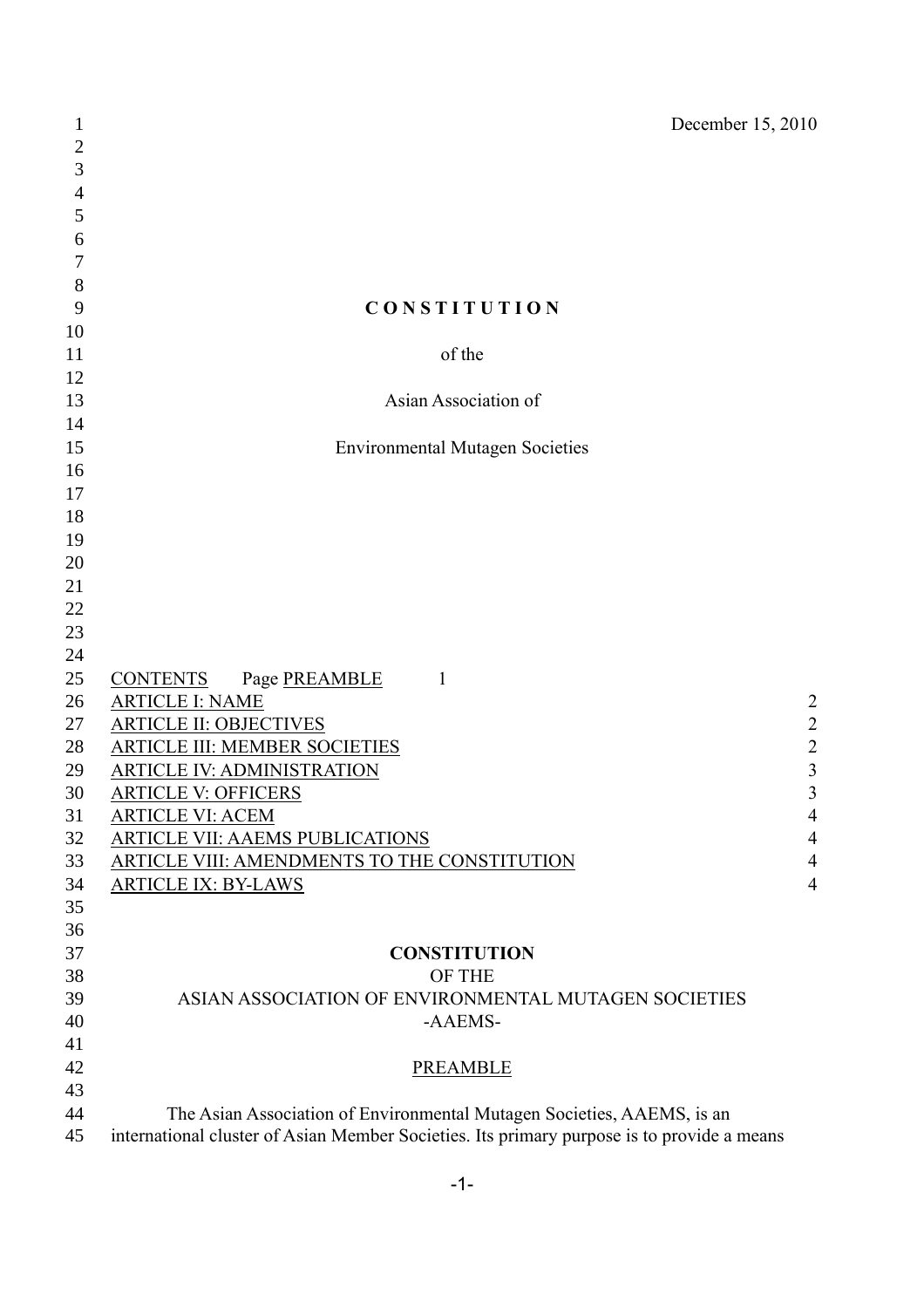| 46 | whereby those engaged in environmental mutagenesis research and related fields in all           |                                                                                          |  |  |  |
|----|-------------------------------------------------------------------------------------------------|------------------------------------------------------------------------------------------|--|--|--|
| 47 | countries may communicate more readily with each other, and through this process, advance       |                                                                                          |  |  |  |
| 48 | both basic and applied research in this area. AAEMS respects fully individuality of member      |                                                                                          |  |  |  |
| 49 | societies and does not infringe upon the autonomy of the member societies leaving each          |                                                                                          |  |  |  |
| 50 | Society free to function effectively in environmental mutagenesis activities of local, national |                                                                                          |  |  |  |
| 51 | or regional interest.                                                                           |                                                                                          |  |  |  |
| 52 |                                                                                                 |                                                                                          |  |  |  |
| 53 |                                                                                                 | AAEMS activities are financed by donation by the member societies and from the           |  |  |  |
| 54 |                                                                                                 | proceeds of AAEMS-sponsored conferences.                                                 |  |  |  |
| 55 |                                                                                                 |                                                                                          |  |  |  |
| 56 |                                                                                                 | <b>ARTICLE I: NAME</b>                                                                   |  |  |  |
| 57 |                                                                                                 |                                                                                          |  |  |  |
| 58 | <b>SECTION 1.</b>                                                                               |                                                                                          |  |  |  |
| 59 | The name of this international body shall be the ASIAN ASSOCIATION OF                           |                                                                                          |  |  |  |
| 60 | ENVIRONMENTAL MUTAGEN SOCIETIES, which is abbreviated as AAEMS, and is                          |                                                                                          |  |  |  |
| 61 |                                                                                                 | hereinafter designated as such.                                                          |  |  |  |
| 62 |                                                                                                 |                                                                                          |  |  |  |
| 63 |                                                                                                 | <b>ARTICLE II: OBJECTIVES</b>                                                            |  |  |  |
| 64 |                                                                                                 |                                                                                          |  |  |  |
| 65 | <b>SECTION 1.</b>                                                                               |                                                                                          |  |  |  |
| 66 |                                                                                                 | The primary objective of the AAEMS is to provide each member society with the            |  |  |  |
| 67 |                                                                                                 | means whereby international contacts and cooperation in Asian area may be promoted among |  |  |  |
| 68 | those engaged in mutagenesis and related research.                                              |                                                                                          |  |  |  |
| 69 |                                                                                                 |                                                                                          |  |  |  |
| 70 | <b>SECTION 2.</b>                                                                               |                                                                                          |  |  |  |
| 71 |                                                                                                 | Activities of the AAEMS that are appropriate to the accomplishment of its objectives     |  |  |  |
| 72 | are to:                                                                                         |                                                                                          |  |  |  |
| 73 | (i)                                                                                             | encourage the establishment of environmental mutagen societies throughout                |  |  |  |
| 74 |                                                                                                 | the Asian area as a means of achieving international cooperation among those             |  |  |  |
| 75 |                                                                                                 | engaged in mutagenesis and related research;                                             |  |  |  |
| 76 | (ii)                                                                                            | promote, organize and encourage research, educational activities, meetings               |  |  |  |
| 77 |                                                                                                 | and conferences in those scientific and related disciplines which support the            |  |  |  |
| 78 |                                                                                                 | field of environmental mutagenesis in Asian countries;                                   |  |  |  |
| 79 | (iii)                                                                                           | establish liaison with Asian organizations to promote and facilitate                     |  |  |  |
| 80 |                                                                                                 | collaboration in the field of environmental mutagenesis and related fields; and          |  |  |  |
| 81 | (iv)                                                                                            | undertake any other matters appropriate to the AAEMS.                                    |  |  |  |
| 82 |                                                                                                 |                                                                                          |  |  |  |
| 83 | <b>SECTION 3.</b>                                                                               |                                                                                          |  |  |  |
| 84 |                                                                                                 | The AAEMS is a non-profit organization. Its fund shall be used exclusively to further    |  |  |  |
| 85 | the objectives stated in Sections 1 and 2 above.                                                |                                                                                          |  |  |  |
| 86 |                                                                                                 |                                                                                          |  |  |  |
| 87 |                                                                                                 | <b>ARTICLE III: MEMBERS OF THE ASSOCIATION</b>                                           |  |  |  |
| 88 |                                                                                                 |                                                                                          |  |  |  |
| 89 | <b>SECTION 1.</b>                                                                               |                                                                                          |  |  |  |
|    |                                                                                                 |                                                                                          |  |  |  |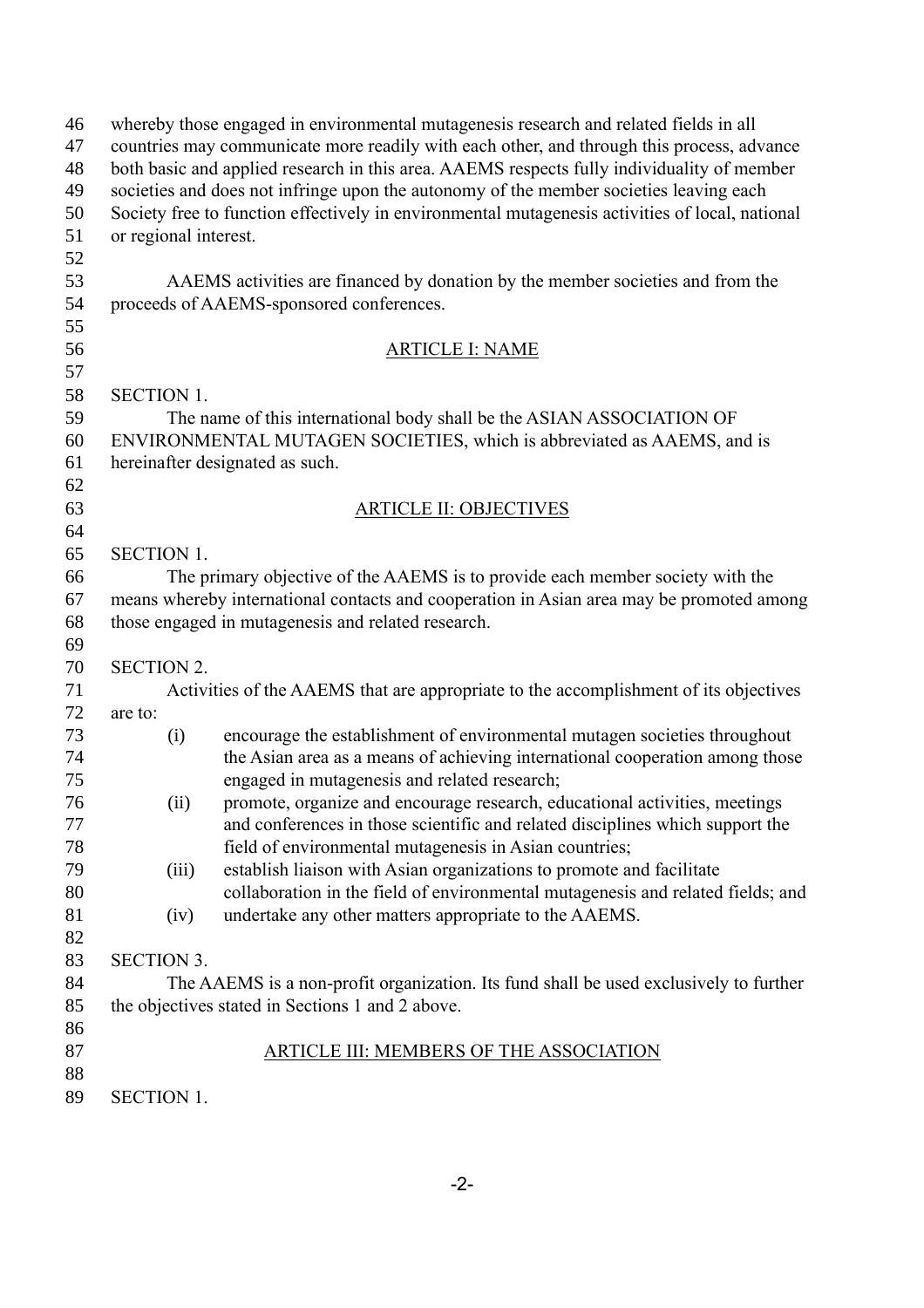90 Membership of AAEMS is open to environmental mutagen societies from Asian countries and local area. Incorporating members of AAEMS are EMS from China, India, Iran, countries and local area. Incorporating members of AAEMS are EMS from China, India, Iran, Japan, Korea, Philippines, Thailand and Experimental Pathology Society of Australasia (MEPSA). ARTICLE IV: ADMINISTRATION SECTION 1. Administration of AAEMS affairs is vested in the Executive Committee. The Executive Committee consists of presidents of member societies and also one additional society member nominated by the presidents. Any other individuals can be nominated as a member of the executive committee by at least two members of the committee. The number of the executive committee does not exceed 17. The President, Vice-President, Secretary General, and Treasurer of AAEMS are selected among the Executive Committee members. Their term is from the end of ACEM to the end of the next succeeding ACEM. ARTICLE V: OFFICERS SECTION 1. The duties of the President are: (i) The President shall be the executive officer of the AAEMS, and shall serve as chairman of the Executive Committee. The President may convene the executive committee meetings when necessary. The President shall act on behalf of Executive in all the business necessary to promote the aims of the AAEMS, and he/she or a member of the Executive Committee appointed by him/her shall represent the AAEMS on appropriate international occasions and at meetings of Member Societies. [Meeting can be carried out by mail communication. The president is obliged to summon such a meeting upon receipt of written request by at least one-third of the executive members.] (ii) In the absence of the President, the Vice President should serve as the chairman. The Vice President should help the President at any time when needed. SECTION 2. The duties of the Secretary General are: (i) to be responsible for the correspondence of the AAEMS; (ii) to keep update a list of the Executive members and officers with the names and addresses, e-mail addresses, and other necessary information; (iii) to keep minutes of all meetings and provide minutes to all AAEMS members 129 through Executives; and (iv) to perform other Secretarial duties as may be requested by the Executives. SECTION 3. The duties of the Treasurer are: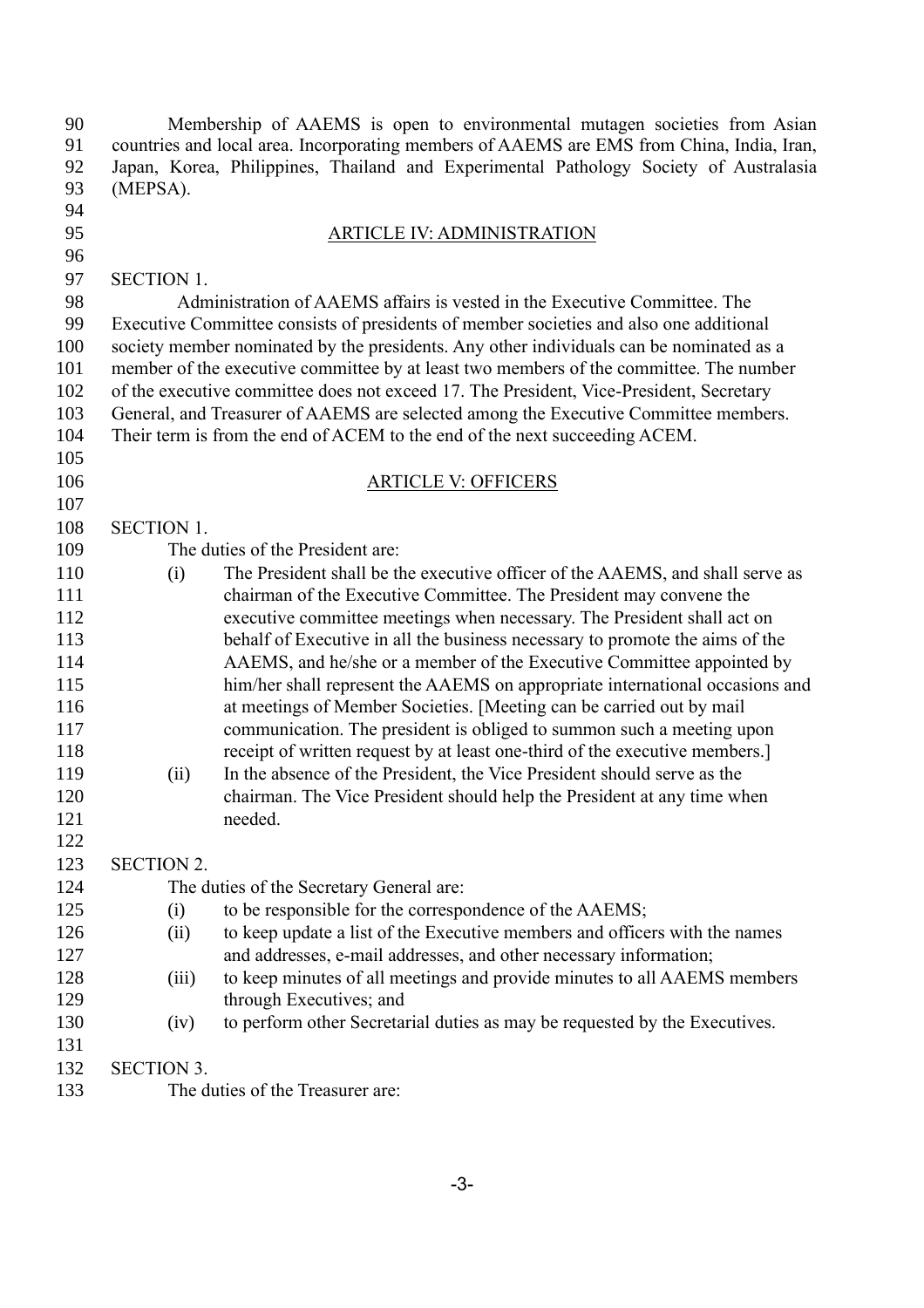| 134        | (i)                                                                                   | to establish and maintain a mechanism for the receipt of all monies payable to                     |  |  |  |
|------------|---------------------------------------------------------------------------------------|----------------------------------------------------------------------------------------------------|--|--|--|
| 135        |                                                                                       | the AAEMS and to cause such funds to be deposited in appropriate accounts                          |  |  |  |
| 136        |                                                                                       | of the AAEMS;<br>to cause to be drawn all drafts and checks on the accounts of the AAEMS for       |  |  |  |
| 137<br>138 | (ii)                                                                                  |                                                                                                    |  |  |  |
| 139        |                                                                                       | the payment of bills against the AAEMS or the transfer of funds from the<br>accounts of the AAEMS; |  |  |  |
| 140        |                                                                                       | the Executive Council shall identify the signatories for all transactions                          |  |  |  |
| 141        | (iii)                                                                                 | involving the accounts of AAEMS; and                                                               |  |  |  |
| 142        | (Iv)                                                                                  | the Treasurer shall prepare an annual audited financial statement and report on                    |  |  |  |
| 143        |                                                                                       | the financial status of the Society.                                                               |  |  |  |
| 144        |                                                                                       |                                                                                                    |  |  |  |
| 145        |                                                                                       | <b>ARTICLE VI: ACEM</b>                                                                            |  |  |  |
| 146        |                                                                                       |                                                                                                    |  |  |  |
| 147        | <b>SECTION 1.</b>                                                                     |                                                                                                    |  |  |  |
| 148        |                                                                                       | An ACEM shall be organized occasionally in conjunction with one of the member                      |  |  |  |
| 149        |                                                                                       | society meetings, International Conference on Environmental Mutagen (ICEM), or Congress            |  |  |  |
| 150        |                                                                                       | of Asian Society of Toxicology Meeting. The time and place shall be decided by Executive           |  |  |  |
| 151        | committee.                                                                            |                                                                                                    |  |  |  |
| 152        |                                                                                       | The primary purpose of the ACEM is to provide a means whereby the members may                      |  |  |  |
| 153        |                                                                                       | exchange scientific information, discuss their professional experiences, exchange ideas, and       |  |  |  |
| 154        | acquaint themselves with the scientific progress and technical problems. The ACEM may |                                                                                                    |  |  |  |
| 155        | serve as a tutorial workshops.                                                        |                                                                                                    |  |  |  |
| 156        |                                                                                       |                                                                                                    |  |  |  |
| 157        | <b>SECTION 2.</b>                                                                     |                                                                                                    |  |  |  |
| 158        | The ACEM may be held in any country, and one or more member societies may             |                                                                                                    |  |  |  |
| 159        | assume responsibility for hosting the conference.                                     |                                                                                                    |  |  |  |
| 160        |                                                                                       |                                                                                                    |  |  |  |
| 161        |                                                                                       |                                                                                                    |  |  |  |
| 162        |                                                                                       | ARTICLE VII: AAEMS PUBLICATIONS                                                                    |  |  |  |
| 163        | <b>SECTION 1.</b>                                                                     |                                                                                                    |  |  |  |
| 164        |                                                                                       | AAEMS News letter and communications can be published via the AAEMS Internet                       |  |  |  |
| 165        |                                                                                       | Home Page and other international media when necessary.                                            |  |  |  |
| 166        |                                                                                       |                                                                                                    |  |  |  |
| 167        |                                                                                       | ARTICLE VIII: AMENDMENTS TO THE CONSTITUTION                                                       |  |  |  |
| 168        |                                                                                       |                                                                                                    |  |  |  |
| 169        | <b>SECTION 1.</b>                                                                     |                                                                                                    |  |  |  |
| 170        |                                                                                       | Amendments to the Constitution may be initiated by the Executives.                                 |  |  |  |
| 171        |                                                                                       |                                                                                                    |  |  |  |
| 172        | <b>SECTION 2.</b>                                                                     |                                                                                                    |  |  |  |
| 173        |                                                                                       | Proposed amendments must be notified to the members.                                               |  |  |  |
| 174        |                                                                                       |                                                                                                    |  |  |  |
| 175        | <b>SECTION 3.</b>                                                                     |                                                                                                    |  |  |  |
| 176        |                                                                                       | The Executive committee shall vote on any amendments to the Constitution which                     |  |  |  |
| 177        |                                                                                       | have been submitted to it in accordance with Sections 1 and 2 above, but no such amendment         |  |  |  |
| 178        |                                                                                       | shall be accepted unless two-thirds or more of the Members shall vote in favour of the             |  |  |  |